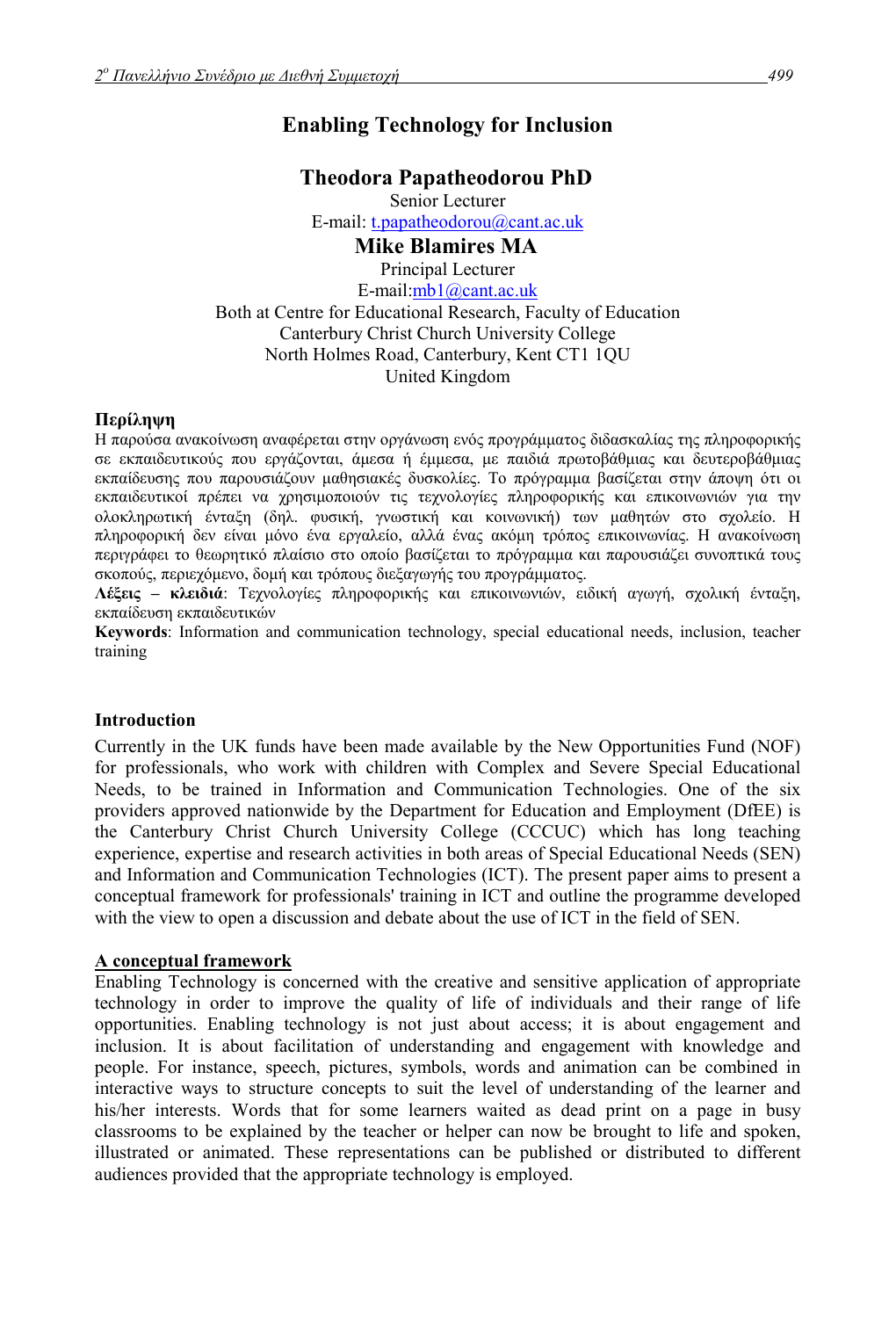# **Models of learning**

To consider the role of enabling technology within learning we need to know what is actually involved in learning. Decorte (1993) has proposed a useful model of learning that is displayed in diagram 1 below:



Diagram 1: A Model of Learning

The knowledge base is the subject to be learnt. Whether this is a science, mathematics or English it will invariably have its own concepts, rules and principles. The heuristic methods are general ways of problem solving that can be applied to the knowledge base. They are the usual problem solving skills of attempting to visualise the problem mentally, pictorially or diagrammatically, breaking the problem down into sub sections with sub goals, specifying what is known and what is not known plus any of a range of other methods. Meta-Cognition is the thinking we do about our thinking and how as a consequence we approach a learning task. To be effective, enabling technology can impact on all aspects of this model.

# Is technology, available now, 'intelligent enough' to develop all these aspects of learning?

An expert system needs to have a knowledge base which it can apply to problems. It has to have goals, rules and an understanding of how things operate so that the knowledge it has is used efficiently. Good expert systems will evaluate how well they have solved a problem from the results they have achieved, and as a result, may change their knowledge base or how they do things according to established criteria. Expert systems 'think' about what they have to do and learn from experience.

Within education our aims are similar. We want to build experts but these systems have to operate within learners rather than machines. Can then an expert system teach a learner? This will depend upon what one considers 'teach' to mean.... If you consider teaching to be the input of facts and simple skills that are then tested for 'mastery' I would suppose the answer would be 'ves'.

# **The basics are important but they are only the basics**

Because, current educational expert systems rarely go beyond the building of a basic knowledge base existing teaching software tends to impoverish learning. In other words, they are not that intelligent. It is easy to print out graphs of test results but it less easy to provide evidence of knowledge and experience gain. Maybe our goal for expert systems should be to enable learners to become experts themselves. In which case the child needs to develop a knowledge base on a particular subject, become aware of this knowledge and how they have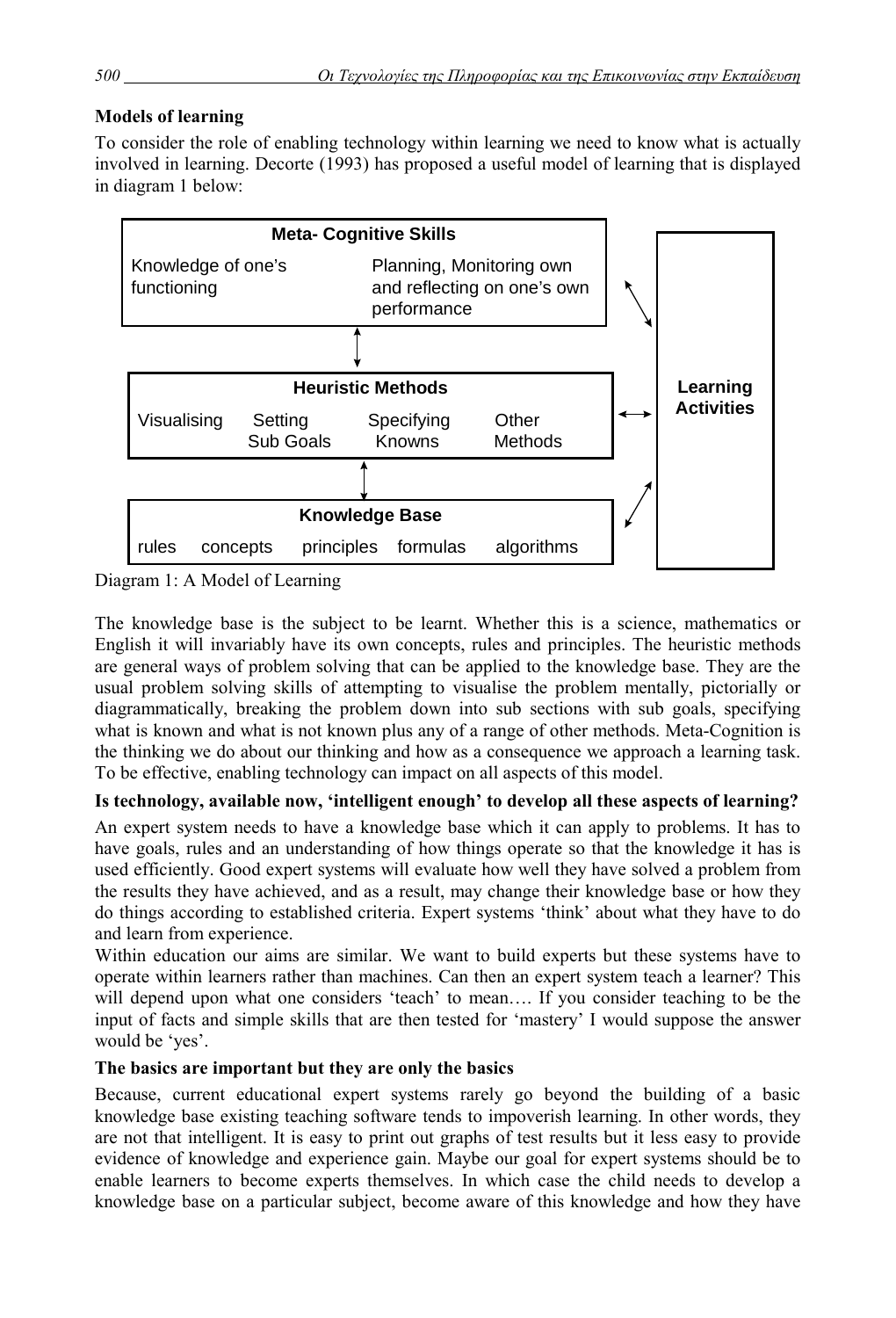structured it. They need to be able to evaluate this knowledge therefore they need criteria. They need to learn different ways to use this knowledge and apply it to real life problems (meta-cognition)

**A Model of Information and Communication Technology in Education** The Teacher Training Agency (TTA), England and Wales, provides a model which categorises the main areas where ICT can have a positive impact on learning, that is:

*Communication* where technology can aid the process of communication, e.g. work can be published to a wide audience electronically. *Presentation* where ideas can be presented in a wide range of formats including sound, video, music, pictures and graphics; *Information* where large amounts of information can be accessed from discrete Encyclopaedias on CD ROM to vast networks of interconnecting information such as the World Wide Web; *Provisionality* where the delete key and the Undo button mean that learners can be more experimental, and documents can be saved at different stages of development so that new possibilities can be explored with little risk of loss and with ease. *Accuracy* where editing is easier than traditional technology. Proofing tools such as spell checkers and auto correct can improve accuracy in work by taking over secretarial aspects of composition; *Speed* where the laborious aspects of work can be eliminated such as letter formation and the duplication or movement of text, images and sound. Enabling Technology may utilise any or all of them.

Following the English and Welsh Code of Practice on Special Educational Needs, Day (1995) goes on to suggest that a continuum of needs should be considered alongside a continuum of provision. At one end are learners for whom IT provides ëaccess to the world of living and learning in a way that no other resource can" where  $\Gamma$  is a lifeline" and at the other is where IT "makes a difficult task easier by acting as a facilitator. At different points along the continuum different levels of technology are required. This ranges from occasional access shared with other learners, through targeted access where the learner has individual use of technology for specific tasks towards designated individual provision allocated to a learner as part of a statement or individual education plan.

Day (1995) suggests that, for learners with special educational needs, technology can provide them with access to the curriculum if appropriately utilised within their individual education plans. However this rather undersells the potential that technology can have in re-shaping the curriculum to create alternative ways of successful learning. Access Technology may be necessary but alone not sufficient for inclusion. The goals of inclusion being not merely access but active engagement in learning tasks that are worthwhile alongside one's peers.

# **A model for inclusion**

Perhaps it is unrealistic to argue that all people should become experts. One might be really negative and argue that some people with learning difficulties are unlikely to become experts at anything so it is unfair and unrealistic to expect them to try. However, Warnock (DES,1978) suggests that the aims of education should be the same for all children and the perception that a child may not achieve them at all or achieve some of them after a very long period and great effort by child, career and teacher, should not stop us from aiming for them. How many children have learning difficulties because they have learnt facts and skills without understanding ?

The approach taken in this paper for the conceptualisation of special educational needs moves away from deficit view of special needs where there is "something missing" within the individual towards a model that takes into account individual biological and psychological strengths and deficits alongside community (social) strengths and deficits. These include the availability and application of technology as well as other issues such as the curriculum, institutional structure and organisation, and pertaining values. Figure 1 represents the continuum of provision recognised in Warnock (DES, 1978) and the Code of Practice (DfEE,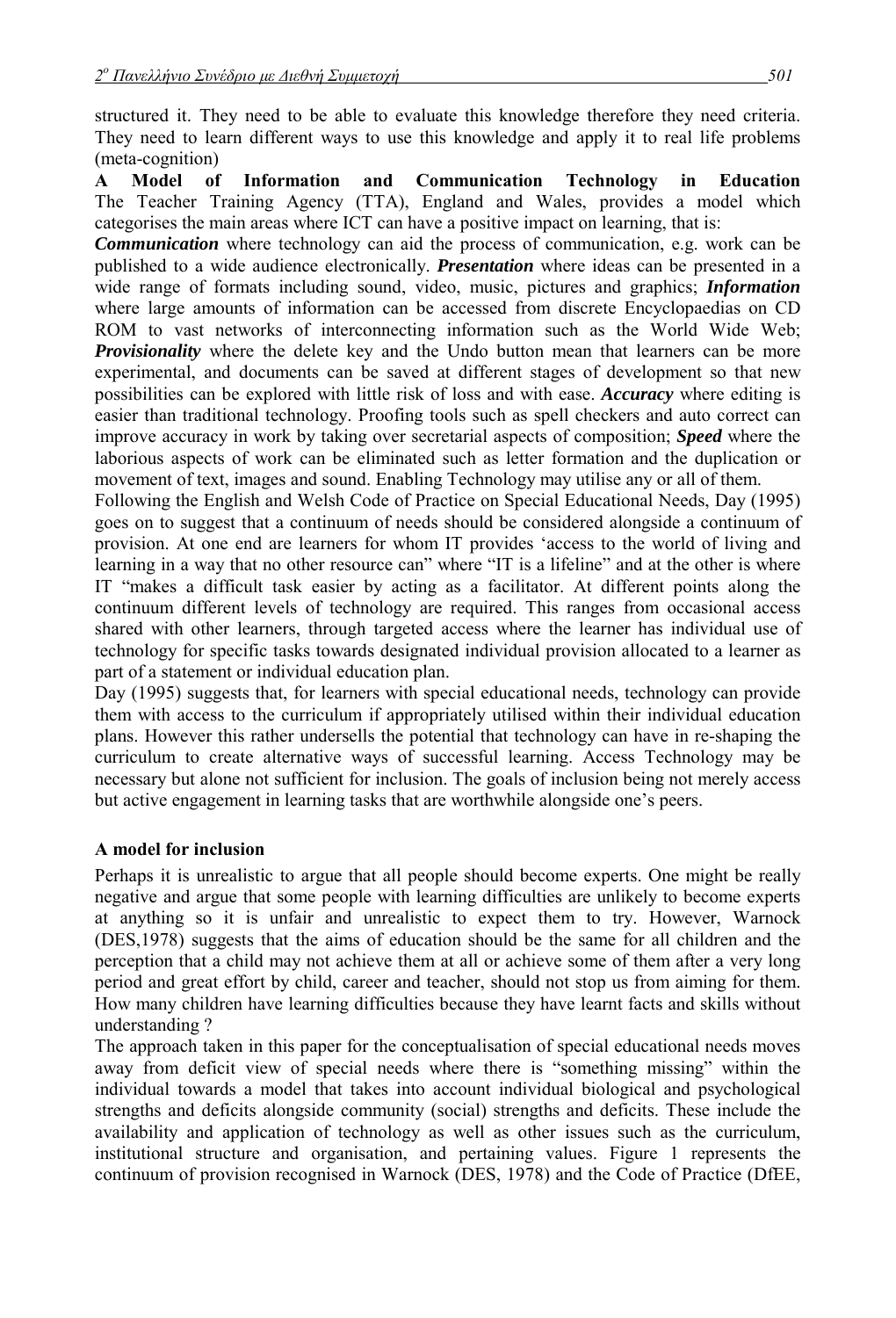1994). The lines represent the different degrees of inclusion that an individual may have as a result of all the three parameters.



**Figure 1: A developmental model of inclusion**

Each dimension of inclusion in figure 1 may be a result from the following the very tentative equation:

#### **Inclusion = Access + Engagement**

From our model, inclusion is concerned with access and engagement at a physical, social and cognitive level with one's peers in tasks that are at an appropriate level and worth while. It is about increasing engagement with a menu of learning opportunities (Moore,1992 ) that are a response to the needs and rights of a diversity of learners. Including means being part of a dynamic relationship rather than a fixed state. Inclusion is a process characterised by evolution rather than revolution building upon existing knowledge and experience. Technology is now the versatile tool for handling information and communication. ICT is therefore a central tool for inclusion. But like any tool it needs to be understood and evaluated.

The enabling use of Information and Communication Technology requires a creative mind set. Hart (1996) has proposed a method of 'innovative thinking' which she suggests may be employed to avoid the attribution of deficits to a child so that the teacher can act positively to include a learner within classroom activities. She suggests that five questioning moves help us to *move beyond* what we already think and know about the situation, that is:

- Making Connections by exploring how the specific characteristics of the child's response might be linked to features of the immediate and wider context.
- Contradicting by teasing out the underlying norms and assumptions that lead us to perceive the child's response as problematic.
- Taking a child's eye view by trying to enter the child's frame of reference and see the meaning and logic of the child's response from the child's perspective.
- Noting the impact of feelings by examining the part that our own feelings are playing in the meaning we bestow on the situation and in leading us to arrive at a particular interpretation.
- Suspending judgement by recognising that we may lack information or resources to have confidence in our judgements and therefore holding back from making judgements about the child's needs while we the steps to add to our resources (Hart, 1996).

# **From Innovative Thinking to Universal Design for Learning**

The five questions provide us with a framework for listening to the voices we need to take into account. The response to issues arising from these questions and concerns can be framed the context of universal design. The Centre for Applied Special Technology (CAST) has proposed three principles of Universal Design for Learning that can be applied to curriculum and set a working agenda for inclusion.

.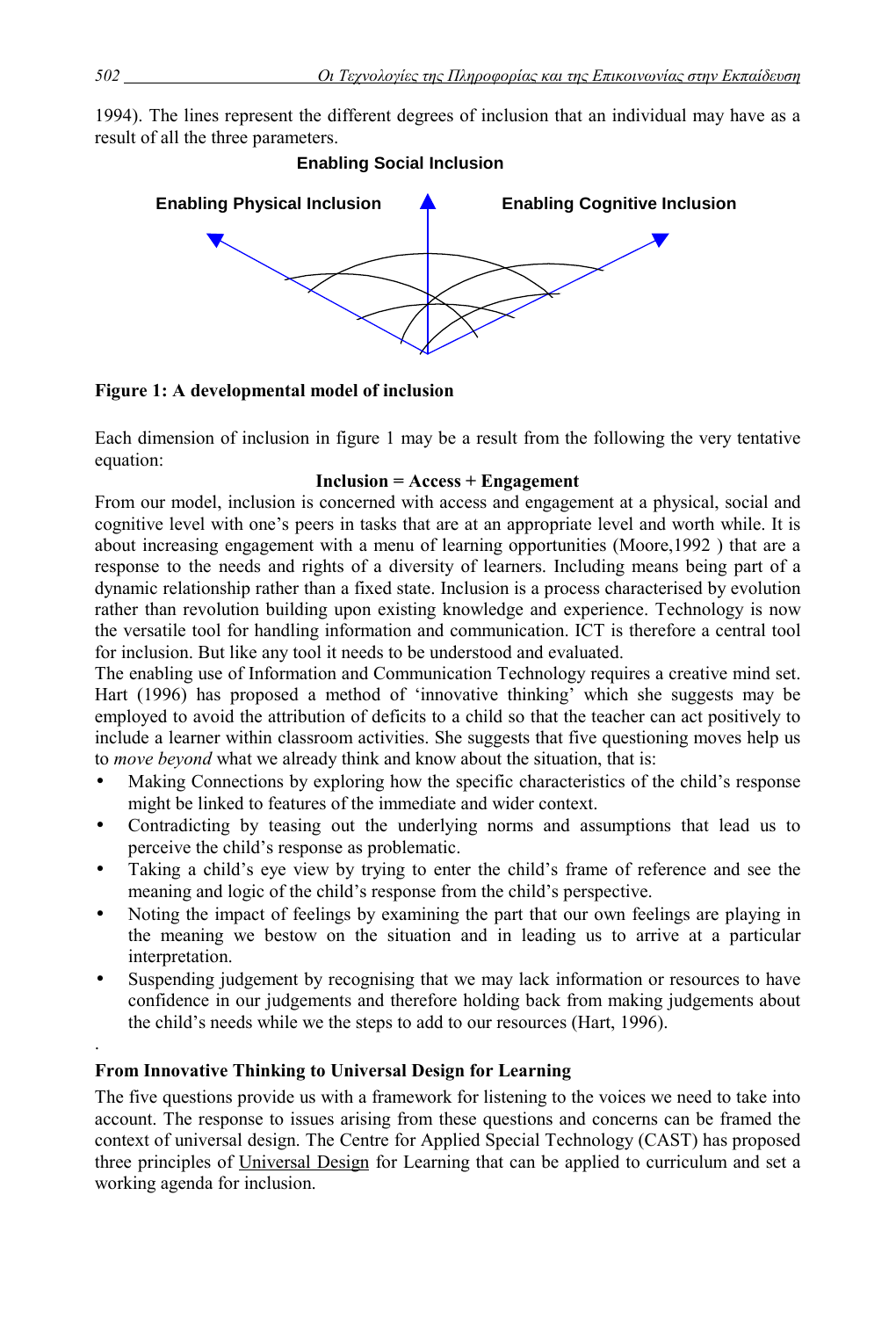### *Principle One : Provide Multiple Representations of Content*

Key information is represented in alternative modalities - textually, visually or auditory. Unlike the printed page, computers can present information in multiple media formats. Instead of using verbal language or written text, there are now a variety of means in which a learner can build representations of his or her understanding of the world which can be readily be changed and re-presented.

### *Principle Two : Provide Multiple options for expression and control*

The dominant mode of expression on web pages has been through the production of text but there has been a move towards the use of multi-media authoring which encompasses artwork, photography, drama, music, voice recording and animation because they can be stored digitally and manipulated. This convergence of digital media facilitates different ways for learners to explore and build understandings and then demonstrate what they have learnt through publication. In addition differences among students' ability to use different kinds of tools mean that a wide range of ways of using the computer have to be considered. Many current curriculum based activities are locked into one method of expression and control. This is probably a result of the limitations of systems of assessment as well as an artefact of technology. e.g. 'Write a story' rather than "create narrative"

*The ëProblemí of Generalisation and ëTransferí* 

When learners with special needs first used computers the emphasis was on the 'need' to encourage transfer and generalisation' (Hope, 1986). It was as if any achievement of a child with special needs using a computer was in doubt until they could achieve the same feat with more prevalent technology such as pen and paper. For Keane in 1986 word-processing was not part of 'everyday writing'. Technology was then at the margins of education but we argue that it has since earned its place as a powerful tool for inclusive learning and participation in society.

Within the principle of multiple forms of expression the problem of generalisation and transfer is a problem of meta-cognition. What has the learner actually learned about applying the rules and concepts she has used ? Does she have a framework for applying this knowledge to other problems presented in different ways ? Transfer and generalisation are not about proving you can carry out a task in a preferred medium.

# *Principle Three: Provide Multiple options for engagement and motivation*

This acknowledges that learning has an important emotional component. Learners need to feel safe and confident in their ability to respond to the challenges presented to them. Without the flexibility resulting from innovative use of technology this task might not be possible.

*Enabling Engagement: Scaffolding Across Proximal Zones* 

Sitko and Sitko (1996) elaborate the role of technology in scaffolding as "providing additional support to allow students to accomplish an activity that they would otherwise be unable to do without that support". But what if the learner needs prolonged support from this scaffolding? Does this permanent scaffolding become a prosthesis for learning? Does this mean we are becoming dependant upon technology?

#### *But, what is independence?*

When educators talk of the aims of becoming an independent learner they should take into account the technological tools they are assuming to be available. Today, we can assume the availability of pen and paper but tomorrow what other technology will be readily available?

# *Inauthentic labour*

Underwood (1990) has suggested that I.T. can free learners from the 'inauthentic labour' within a learning activity. For example, a learner can search through a database with thousands of records in seconds with a computer whereas this might take hours by hand. The learner is therefore freed to concentrate in the essence of the task rather than the method. Smith (1982) has made a similar distinction within the process of writing, that is, between composition and transcription. The latter is concerned with the secretarial aspects of writing,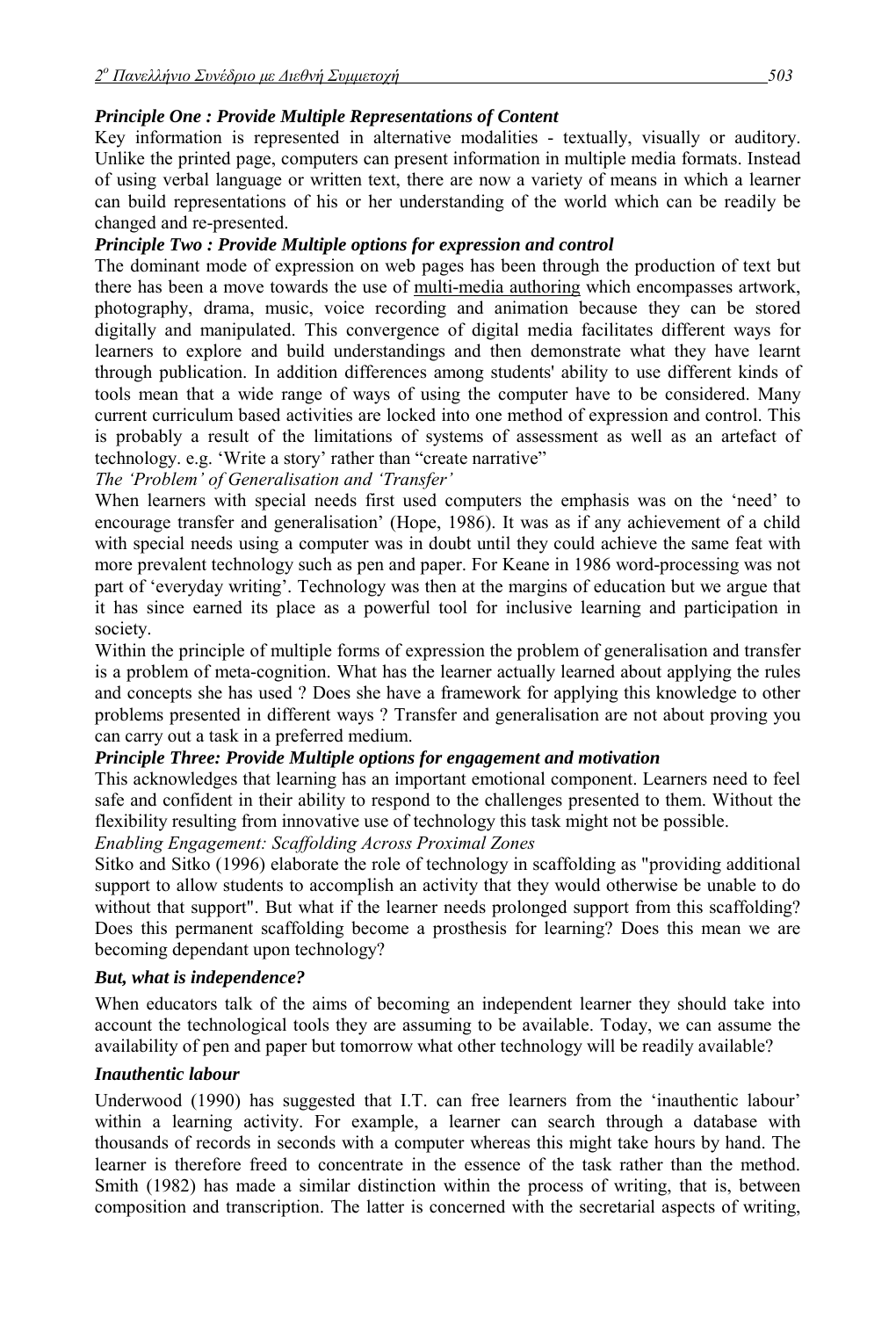the letter formation, punctuation, capitalisation, spelling and layout whilst the former is concerned with the shaping of meaning through the use of words, syntax and genre. Smith suggested that too much concentration on the transcription might be at the expense of composition. For many people, the increasing capability of computers to look after the transcription involved in writing has been one of the most enabling aspects of technology. A basic word-processor will form the letters in the way you want, put spaces between words, indent and justify your text and allow you to change your words.

# *Target Drift & the Inauthentic Labour within Learning*

In Underwoodís (Underwood and Underwood,1990) language transcription is ëinauthentic labour' which can be carried out by the micro-technology whereas composition is the authentic labour. However, if one is writing for an audience one can anticipate that transcription, which is concerned with the way writing appears to the reader, may become important. Therefore at different stages of a learning activity some aspects may be more important than others. An excessive focus upon one element of the task may divert the learner from achieving other learning outcomes. We can call this target drift and it can occur when the teacher is not confident with the technology or the goals of the activity are not clearly defined. For example, printing a coloured graph out as a bar chart or pie chart because it is possible rather than considering what it is showing, or spending an inordinate amount of time choosing fonts for a piece of writing outlining a project. Target Drift occurs when a superficial aspect of the learning task becomes the focus of the learners efforts. So content must not be sacrificed for presentation. But how do we judge content ?

# *What is authentic Learning on a computer ?*

If the computer can take over many inauthentic labours of learning, how can we tell when it has taken over the authentic labour of learning as well? To what extent are the learning outcomes resulting from computer use of the learner or those (i.e the various people who designed the system) of the technology? Yet again, this difficulty as been recognised in guidance for the use of ICT in initial teacher training in Engalnd and Wales

*Trainees should be taught to identify* .... *Criteria to ensure that judgements about pupil attainments are not masked because ICT is used.* 

#### *(DfEE,1998: Circular 4/98)*

It seems then that the nature of teacher training may make the difference in the use of ICT in educational contexts**.** The training programme outlined next attempts to consider the main issues discussed so far.

# **The development of a training programme**

In the light of the framework outline above, a programme has been devised specifically for the training of the following groups of professionals who work with children with Complex and Severe Special Educational Needs, that is,head teachers and teachers; special educational needs co-ordinators working in mainstream schools, special schools and pupil referral units; and advisory teachers working in Local Educational Authorities and Special Educational Needs support services );

#### **The aims of the programme**

The programme aims for professionals to;

increase their generic ICT skills and competencies;

have an overall knowledge and critical understanding of the field of SEN;

establish a critical understanding on how and when ICT can be used, or not, for both (a) *administrative purposes* such as reducing the time spent in assessment, target setting, individual educational plans; facilitating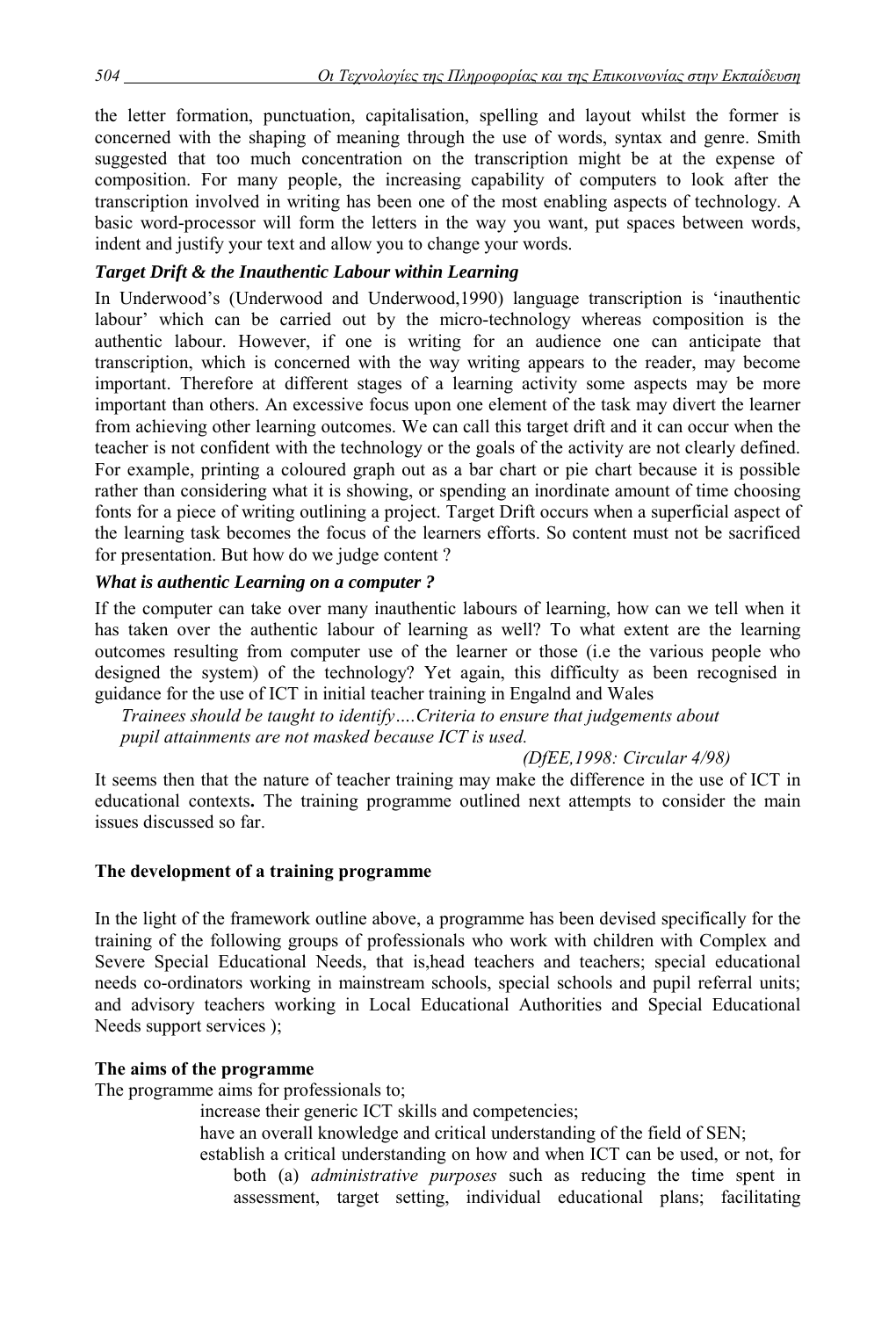communication and partnership with parents, other professionals and agencies, and (b) *educational/pedagogical* such as raising the quality of pupils' learning experience and the standards that they achieve; establishing criteria for the usage and evaluation of ICT, enabling the 'voice of the child' to be heard and responded to in appropriate educational and social ways;

enhance their continuing training and professional development;

#### **Content of the programme**

#### *1. Knowledge Base*

*Generic ICT skills* such as use of word processing, excel, power point, data base, internet, email, web-board, web-board conferencing; Health and Safety Issues, the data protection Act; Usage of the Internet, email and web-board to access information, exchange information and communicate with others;

*Introduction to the field of SEN.* Introduction and knowledge and critical understanding of the field of SEN and current policy developments (National Special Educational Needs Specialist Standards, Code of Practice etc);

*Using ICT for administrative purpose.* Usage of existing data base for record keeping, sending letters to parents and other professionals (administration purposes);

*Using ICT for educational/pedagogical purposes.* Usage of existing software for assessing pupils' needs, setting targets and writing individual educational plans (educational/pedagogical purposes, and administration); Usage of existing software to enhance pupils learning experience and achieve high standards (educational/pedagogical purposes) in c*ommunication and interaction, cognition and learning, behavioural, emotional and social development and sensory and physical development needs.* 

#### *Heuristic Methods*

An introduction on *how professionals can use existing ICT* resources (hardware and software) and/or create and develop their own/customised material to use ICT in their teaching and learning methods and strategies, and the delivery of pupils' individual educational plans, and *how professionals can modify their teaching and learning strategies and methods*, and pupils' individual educational plans to make effective use of existing ICT resources and/or their own/customised material;.

#### *Criteria for heuristic methods*

*Level of Pupils' engagement*, that is, to what extent ICT facilitates pupils physical, social and cognitive participation and development (DES,1978, DfEE,1994)?

#### *What purpose ICT is used for*, that is,

to what extent ICT is used for accessing information, presentation, accuracy, speed, provisionality, communication;

 to what extent ICT is used by pupils for multi representation of the content of their work (e.g. textually, visually, auditory);

 to what extent pupils use multiple options for expression and control (e.g. use of multi-media);

To what extent ICT is used to increase pupils motivation and engagement by offering safe, non-threatening environments for work;

#### *What is known and can be done about:*

The curricular demands;

The pupil (by asking, for instance, what the learner already knows; what are his/her responses; what these responses mean to him/her and the professional; how else his/her responses may be understood; what might help the pupil to produce desirable responses);

The professional (what opportunities/tasks offered will engage the pupil in the learning process and increase his/her outcomes);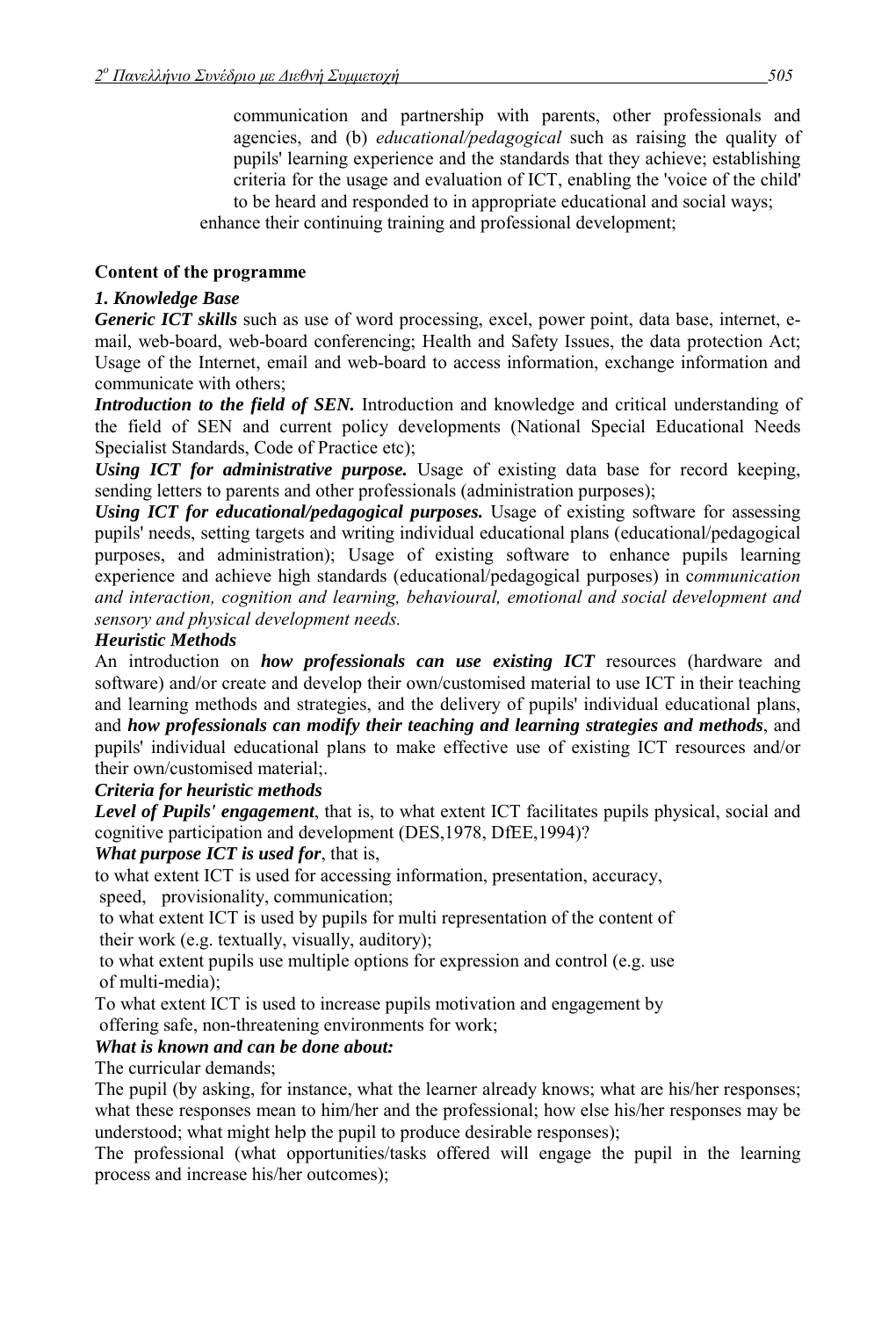ICT and its role in supporting the task set out to enhance the pupil's engagement and learning experience;

# *Issues for consideration and concern*

Scaffolding: has the assistance provided to the pupil by ICT contributed for him/her to achieve something or this assistance has become permanent with a result for the pupil to be dependent on ICT?

Is ICT used for inauthentic labour or it has taken the authentic labour of a task as well? Is there a target drift?

### *3. Meta-cognitive skills*

*Professionals meta-cognitive skills.* Professionals undertaking the training will have the opportunity to 'think about their own thinking and learning' about the use of ICT through the assessment process. Assessment is continuous and impeded into the course from the beginning of the course and essential for progression during the delivery of the course.

*Pupils' meta-cognitive skills*. By considering the criteria for heuristic methods professionals will eventually provide opportunities for pupils to think about their learning with the view to develop transferable skills.

# **Teaching and Learning strategies**

The programme has been developed for groups of participants of mixed ability in ICT. A core component of the course is the specific support given to teachers to develop their own ICT professional development action plans, as course requirement. At the outset of the programme of study participants will have completed their own audit of personal and professional ICT skills to identify their training needs and develop an action plan. In this way the programme ensures the provision of starting points and paths which respond to participants articulated training needs. The programme allows individual participants to work at their own pace and have adequate support.

# **Mode of delivery and duration of the training programme**

The courses will normally run over three terms with 24 hours face to face teaching and training, 24 hours (at least) individual study (distance learning supported by on-line support), 24 hours application and evaluation (distance learning supported by on-line support);

Face to face delivery will be organised in well-equipped locations which have the necessary range of software and devices , e.g. overlay keyboards, voice and speach software, touch screens, switch assessment kits, selection set software, symbolic communication sets plus communication aids. Interactive tutorials offered are based on primary and secondary school curriculum by exploring a range of software available to increase pupils accessibility to the curriculum. This is a 'hands on' training programme.

**Training materials will include** face to face teaching, on-line basic skills tutorials through the Xplanatory and DISTRICT sites, access to a web-based conferencing site; access to a number of software developed to support the learning of children with complex and severe special educational needs, web-base conferences on complex and severe learning needs, web publication of selected reports on classroom work, study guides for the programme and each module with links to resources, exemplar lesson plans and other materials to support teaching. The publication 'Enabling Technology for Inclusion' will be a course reader.

# **Evaluation of the training programme**

The programme will monitored and systematically evaluated in terms of (a) *processes* to identify what has worked, and what has not worked in the training and why; (b) i*mpact* which the training had on individual participants' learning experience and continues professional development; (c)*structures* to identify structures which may have been in place in institutions